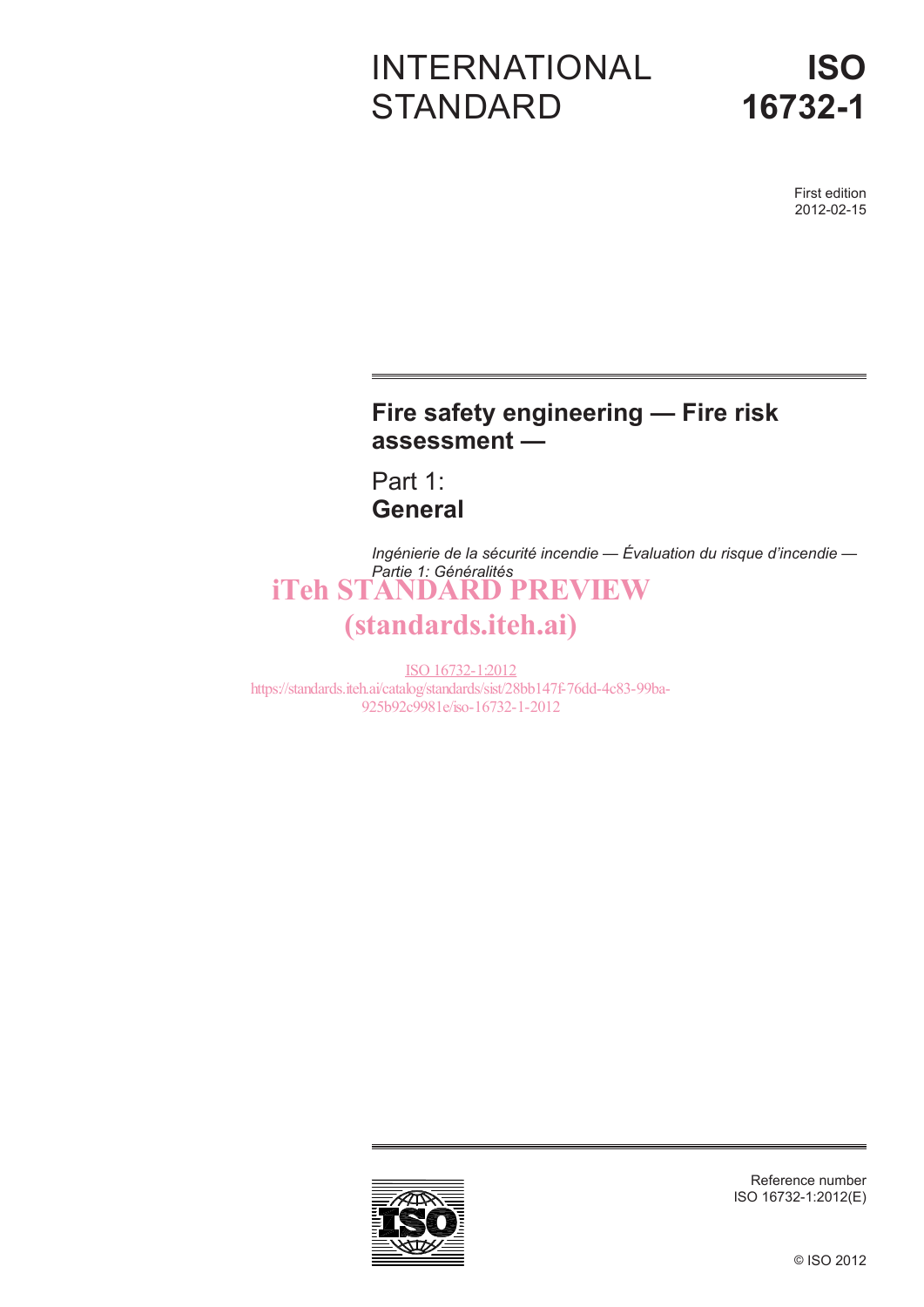# iTeh STANDARD PREVIEW (standards.iteh.ai)

ISO 16732-1:2012 https://standards.iteh.ai/catalog/standards/sist/28bb147f-76dd-4c83-99ba-925b92c9981e/iso-16732-1-2012



## **COPYRIGHT PROTECTED DOCUMENT**

#### © ISO 2012

All rights reserved. Unless otherwise specified, no part of this publication may be reproduced or utilized in any form or by any means, electronic or mechanical, including photocopying and microfilm, without permission in writing from either ISO at the address below or ISO's member body in the country of the requester.

ISO copyright office Case postale 56 • CH-1211 Geneva 20 Tel. + 41 22 749 01 11 Fax + 41 22 749 09 47 E-mail copyright@iso.org Web www.iso.org

Published in Switzerland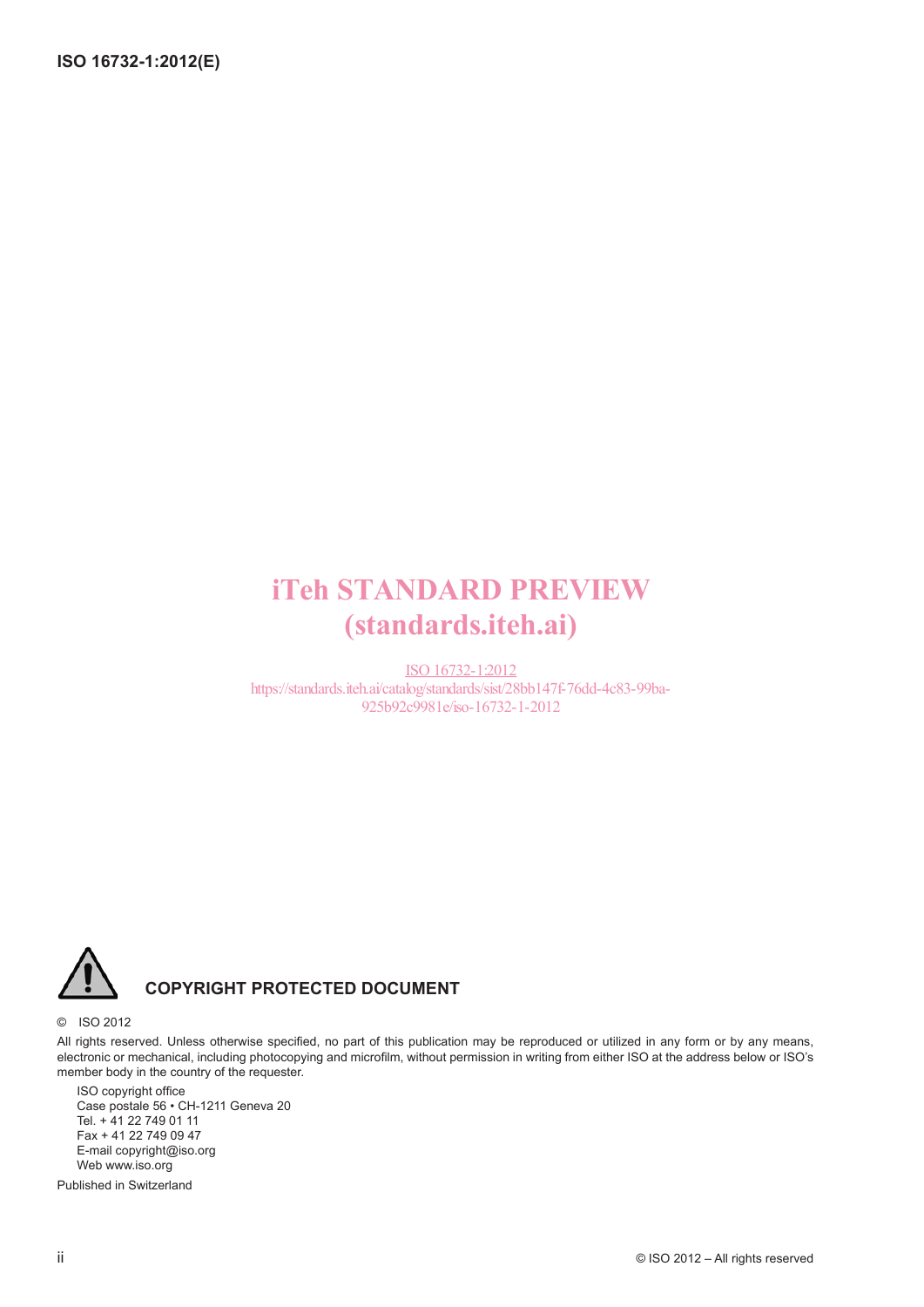Page

# **Contents**

| 1                                    |                                                                                             |  |
|--------------------------------------|---------------------------------------------------------------------------------------------|--|
| $\mathbf{2}$                         |                                                                                             |  |
| 3                                    |                                                                                             |  |
| 4<br>41                              | Circumstances where fire risk assessment provides advantages relative to deterministic fire |  |
| 5                                    |                                                                                             |  |
| 6<br>6.1<br>6.2<br>6.3<br>6.4<br>6.5 |                                                                                             |  |
| $\overline{7}$<br>7.1<br>7.2<br>8    | Validation and peer review<br>Fire risk evaluation <b>EXTANDARD PREVIEW</b>                 |  |
| 8.1<br>8.2<br>8.3                    | Individual and societal risk tandards.itch.ai)                                              |  |
|                                      | $925b92c9981e/\text{iso}-16732-1-2012$                                                      |  |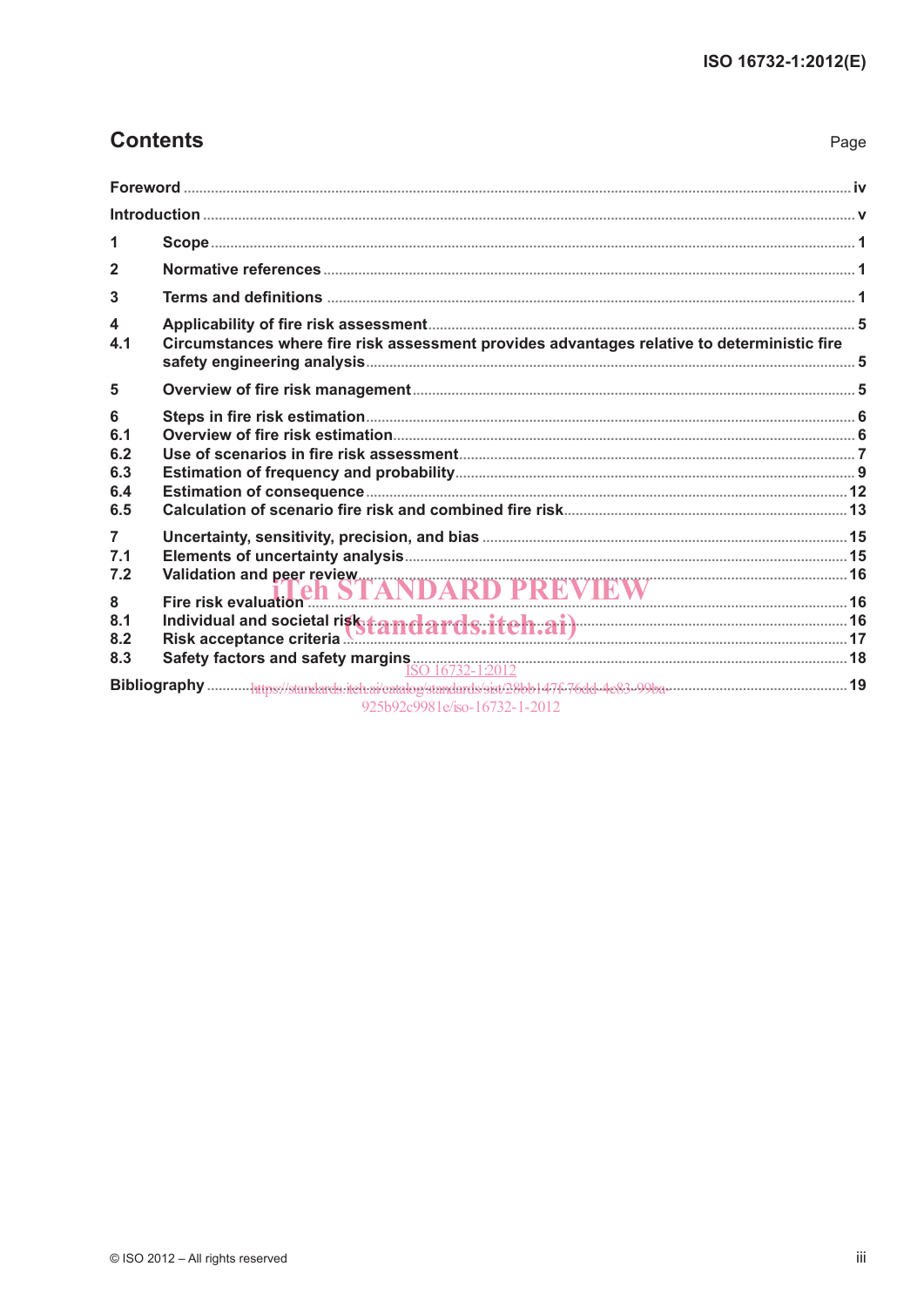## **Foreword**

ISO (the International Organization for Standardization) is a worldwide federation of national standards bodies (ISO member bodies). The work of preparing International Standards is normally carried out through ISO technical committees. Each member body interested in a subject for which a technical committee has been established has the right to be represented on that committee. International organizations, governmental and non-governmental, in liaison with ISO, also take part in the work. ISO collaborates closely with the International Electrotechnical Commission (IEC) on all matters of electrotechnical standardization.

International Standards are drafted in accordance with the rules given in the ISO/IEC Directives, Part 2.

The main task of technical committees is to prepare International Standards. Draft International Standards adopted by the technical committees are circulated to the member bodies for voting. Publication as an International Standard requires approval by at least 75 % of the member bodies casting a vote.

Attention is drawn to the possibility that some of the elements of this document may be the subject of patent rights. ISO shall not be held responsible for identifying any or all such patent rights.

ISO 16732‑1 was prepared by Technical Committee ISO/TC 92, *Fire safety*, Subcommittee SC 4, *Fire safety engineering*.

This first edition of ISO 16732-1 cancels and replaces ISO/TS 16732:2005, which has been technically revised.

ISO 16732 consists of the following parts, under the general title *Fire safety engineering — Fire risk assessment*:

— *Part 1: General* iTeh STANDARD PREVIEW

The following parts are under preparation: $(\bf standard s.itch. ai)$ 

- *Part 2: Example of an office building*
- *Part 3: Example of an industrial facility* [Technical Report]  $\frac{1}{\text{Ker}}$  28bb147f-76dd-4c83-99ba-ISO 16732-1:2012 925b92c9981e/iso-16732-1-2012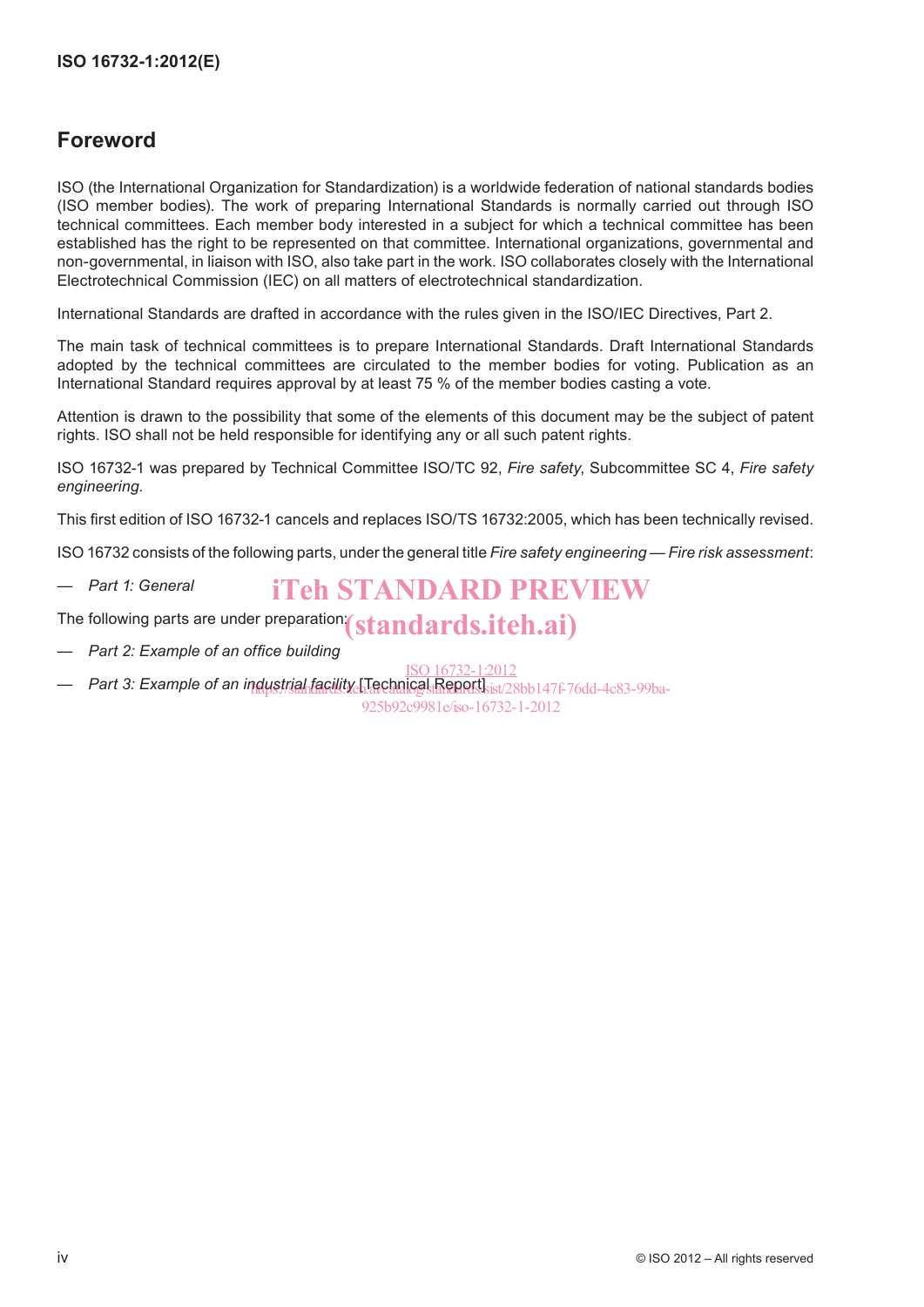## **Introduction**

This part of ISO 16732 is for use by fire safety practitioners who employ risk assessment based methods. Any fire safety practitioner can have reason to employ such methods. All fire safety decisions involve uncertainty. Probabilities are the mathematical representation of uncertainty, and risk assessment is the form of fire safety analysis that most extensively uses probabilities and so most extensively addresses all types of uncertainty.

Examples of types of such fire safety practitioners include fire safety engineers; authorities having jurisdiction, such as territorial authority officials; fire service personnel; code enforcers; code developers; insurers; fire safety managers; and risk managers. Users of this part of ISO 16732 are to be appropriately qualified and competent in the fields of fire safety engineering and risk assessment. It is particularly important that the user understand the limitations of application of any methodology that is used.

Risk assessment is preceded by two steps: establishment of a context, including the fire safety objectives to be met, the subjects of the fire risk assessment to be performed, and related facts or assumptions; and identification of the various hazards to be assessed. A "hazard" is something with the potential to cause harm.

The subjects of fire risk assessment include the design and control of any part of the built environment, such as buildings or other structures. Fire risk assessment of a design consists of analysis of the risks, e.g. frequency and severity of harm, that are predicted to result if the design is implemented, combined with an evaluation of the acceptability of those risks.

Fire risk assessment can be used to support any decisions about fire prevention or fire protection of new or existing built environments, such as buildings, where probabilistic aspects, such as fire ignition or the reliability of fire precautions, are important. Fire risk assessment can also be used to establish safety equivalent to a code, of fire precautions, are important. Fire risk assessment can also be used to establish safety equivalent to a code,<br>to assess the balance between the cost and the risk reduction benefit of a proposal, or to examine accepta risk specifically for severe events. Fire risk assessment can also be used to provide general guidance or to<br>support choices in the selection of scenarios and other elements of a deterministic analysis. support choices in the selection of scenarios and other elements of a deterministic analysis.

Fire risk assessment can be used as part of compliance with ISO 23932, and all the requirements of ISO 23932 apply to any application/of this part of ISO 467321s/JSO 23932 identifies different applications of fire risk assessment. One application is for the limited purpose of identifying a manageable number of design fire scenarios for a deterministic analysis. This use of fire risk assessment is cited in ISO 23932:2009, 9.2.2.2 and 9.2.2.3. Additional guidance for this application is contained in ISO/TS 16733.

The other application, cited in ISO 23932:2009, 10.1.1.2, is as a calculation method to assess whether a proposed or existing design plan meets fire safety objectives when the performance criteria for the fire safety objectives are expressed in a probabilistic form. That application is the one for which ISO 16732 is principally designed. In that application the concept of design fire scenario, as described in ISO 23932, is better addressed through the dual concepts of fire scenario cluster and representative fire scenario used in this part of ISO 16732. The user should regard representative fire scenarios as the types of design fire scenarios used in fire risk assessment. The term "representative" and the linkage with fire scenario clusters are necessary to establish that calculations based on the selected scenarios will produce an acceptably accurate estimate of the required performance criteria, expressed as measures of fire risk, in accordance with ISO 23932.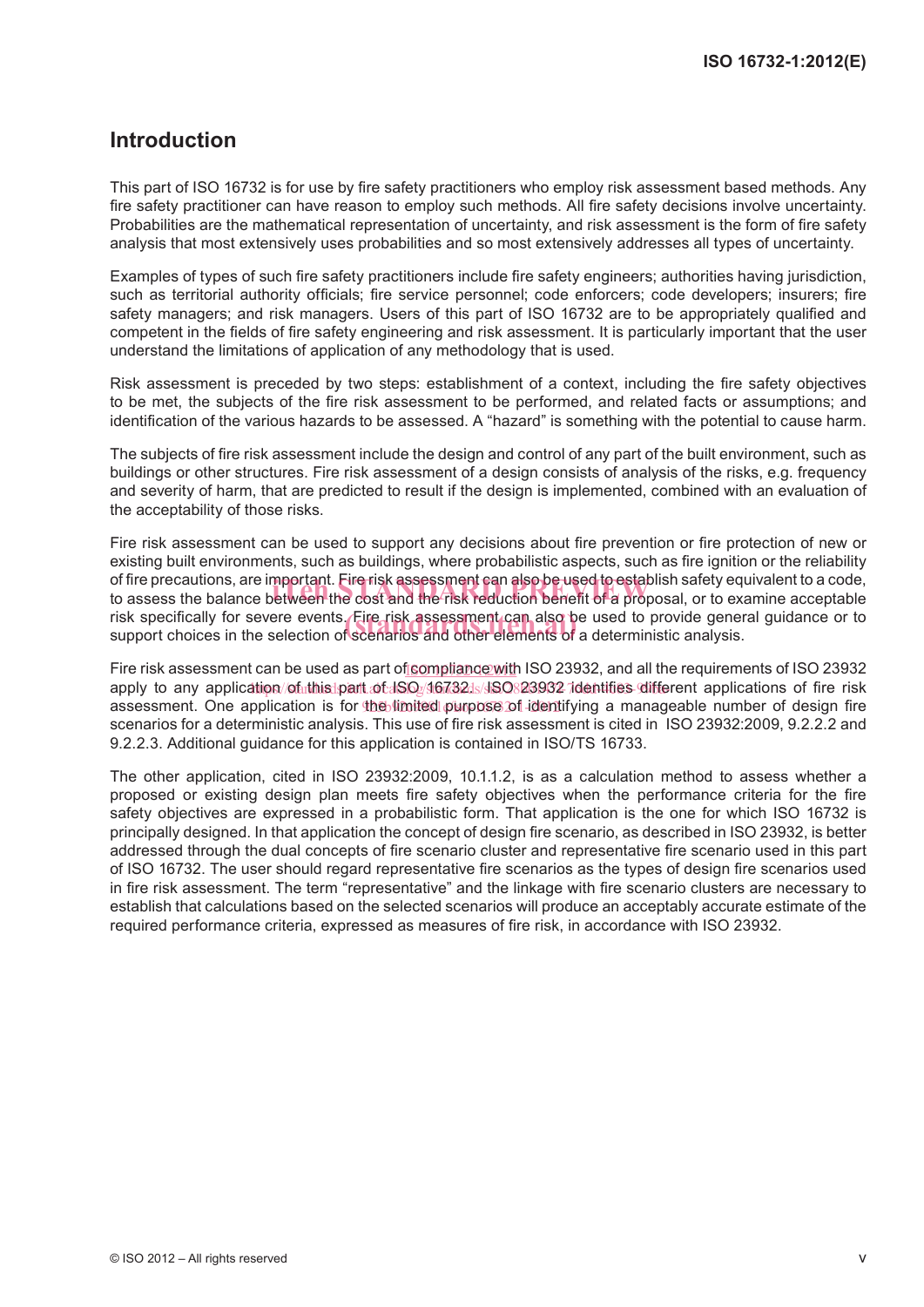# iTeh STANDARD PREVIEW (standards.iteh.ai)

ISO 16732-1:2012 https://standards.iteh.ai/catalog/standards/sist/28bb147f-76dd-4c83-99ba-925b92c9981e/iso-16732-1-2012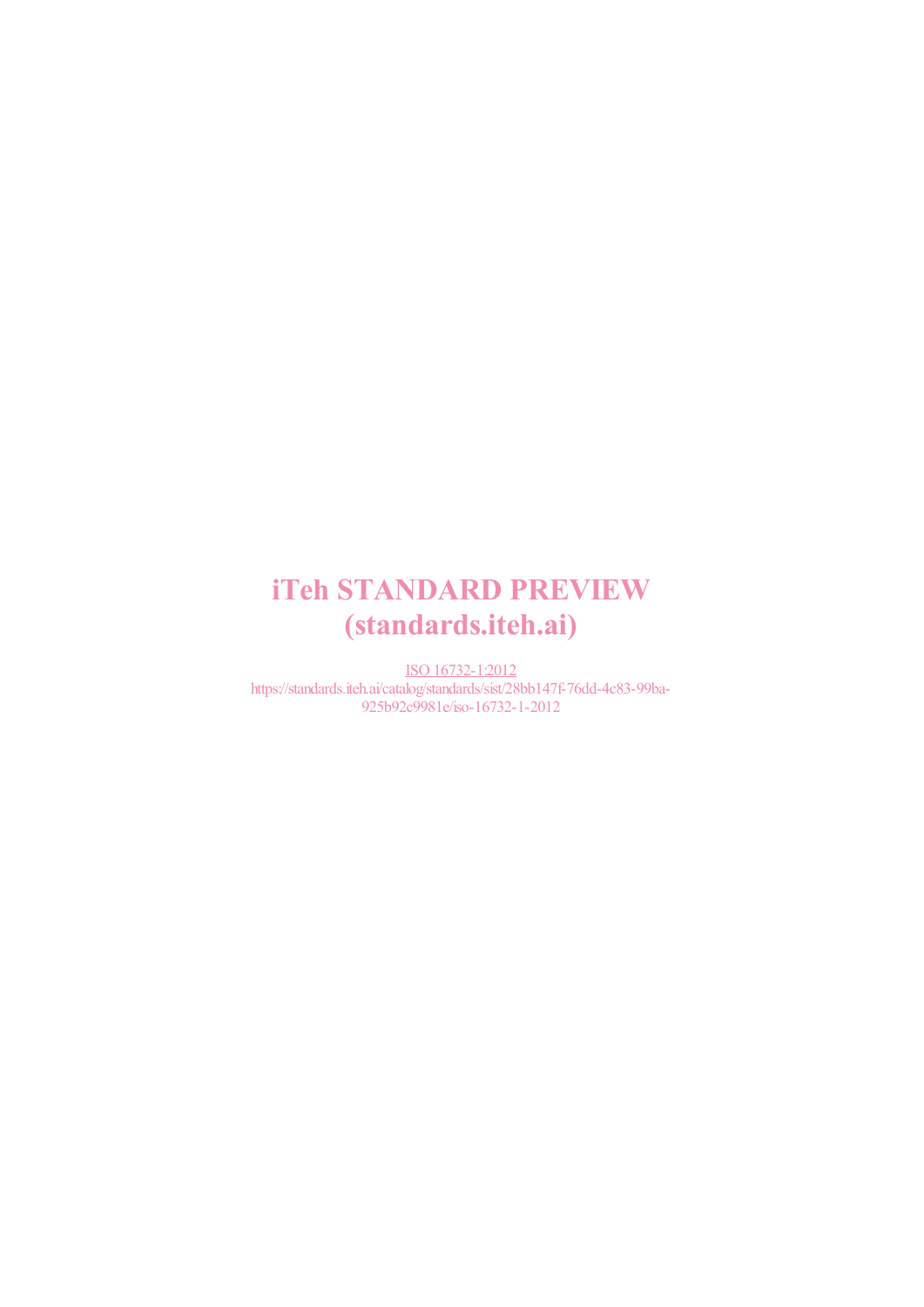## **Fire safety engineering — Fire risk assessment —**

Part 1: **General**

### **1 Scope**

This part of ISO 16732 provides the conceptual basis for fire risk assessment by stating the principles underlying the quantification and interpretation of fire-related risk. These fire risk principles apply to all fire-related phenomena and all end-use configurations, which means these principles can be applied to all types of fire scenarios. The principles and concepts in this part of ISO 16732 can be applied to any fire safety objectives, including the five typical objectives listed as examples in Clause 1 of ISO 23932:2009:

- safety of life.
- conservation of property,
- continuity of business and safety operations,
- $-$  protection of the environment, TANDARD PREVIEW
- preservation of heritage. (standards.iteh.ai)

This part of ISO 16732 is designed as a guide for future standards that provide formal procedures for the implementation of the risk assessment principles for specific applications, e.g. situations in which only certain types of fire scenarios are possible. Those future standards will complete the process of full standardization begun by this part of ISO 16732, which not only specifies the steps to be followed in fire risk assessment but also provides guidance for use in determining whether the specific approach used for quantification falls within an acceptable range.

Principles underlying the quantification of risk are presented in this part of ISO 16732 in terms of the steps to be taken in conducting a fire risk assessment. These quantification steps are initially placed in the context of the overall management of fire risk and then explained within the context of fire safety engineering, as discussed in ISO/TR 13387. The use of scenarios and the characterization of probability (or the closely related measure of frequency) and consequence are then described as steps in fire risk estimation, leading to the quantification of combined fire risk. Guidance is also provided on the use of the information generated, i.e. on the interpretation of fire risk. Finally, there is guidance on methods of uncertainty analysis, in which the uncertainty associated with the fire risk estimates is estimated and the implications of that uncertainty are interpreted and assessed.

This part of ISO 16732 is not structured to conform with any national regulation or other requirement regarding the use of fire risk assessment or the type of analysis that is to be performed under the name of fire risk assessment.

## **2 Normative references**

The following documents, in whole or in part, are normatively referenced in this document and are indispensable for its application. For dated references, only the edition cited applies. For undated references, the latest edition of the referenced document (including any amendments) applies.

ISO 13943:2008, *Fire safety — Vocabulary*

## **3 Terms and definitions**

For the purposes of this document, the terms and definitions given in ISO 13943 and the following apply.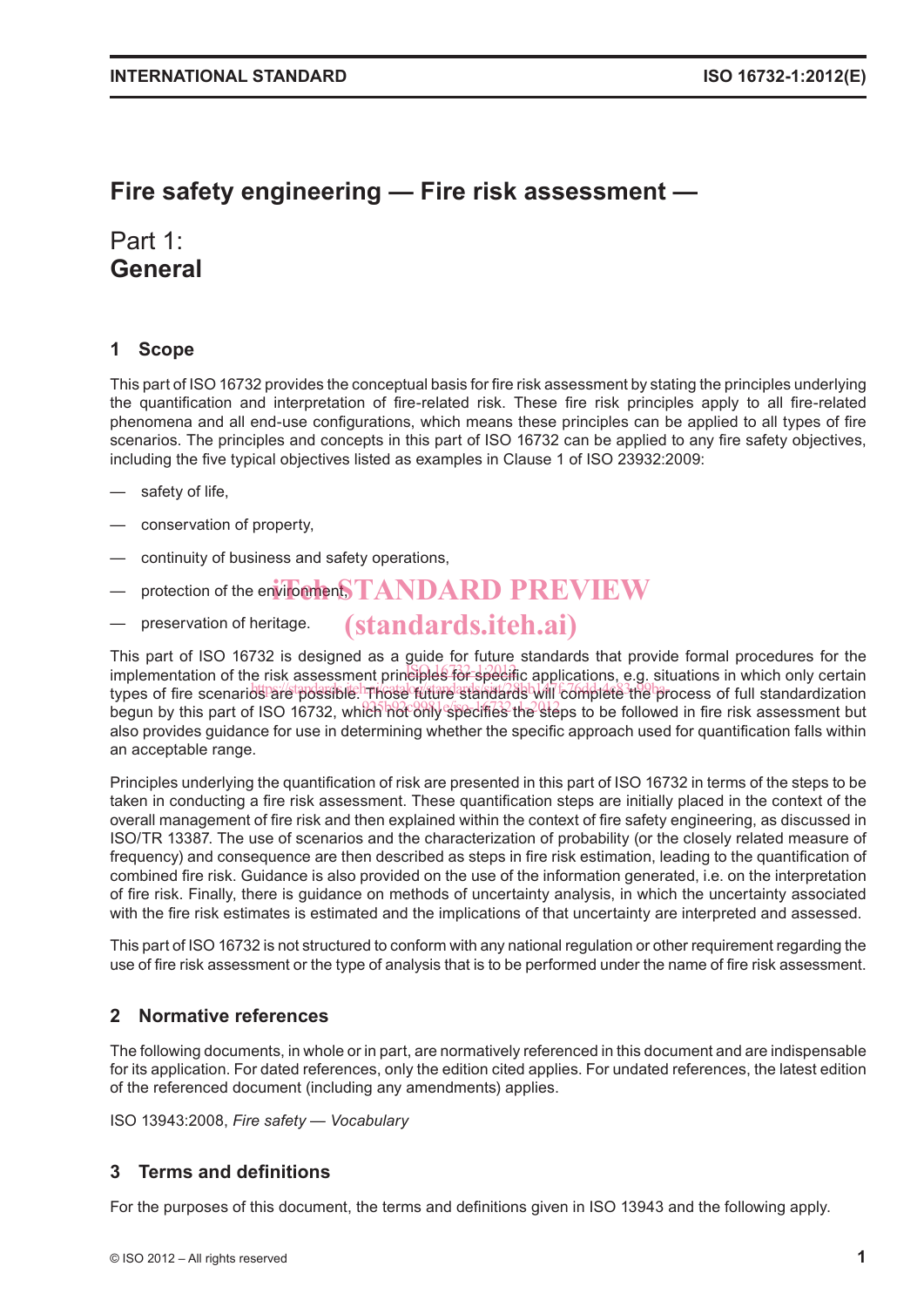#### **3.1**

#### **acceptance criterion**

〈fire risk assessment calculations〉 qualitative and quantitative criterion which forms an acceptable basis for assessing the safety of a built environment design, defined on particular fire risk measurement scales

Note 1 to entry: Adapted from ISO 13943:2008.

#### **3.2**

#### **consequence**

outcome or outcomes of an event, expressed positively or negatively, quantitatively or qualitatively

#### **3.3**

#### **design load**

〈fire risk assessment calculations〉 fire scenario with sufficient severity to provide an appropriate basis for assessing whether a design will produce unacceptably large consequences

#### **3.4**

#### **engineering judgement**

process exercised by a professional who is qualified by way of education, experience and recognized skills to complement, supplement, accept or reject elements of a quantitative analysis

#### **3.5**

#### **event tree**

depiction of temporal, causal sequences of events, built around a single initiating condition

# [SOURCE: ISO 13943:2008, 4.85]<br>**http://www.profile.org/Education/STANDARD PREVIEW**

#### **3.6**

**fault tree**

# (standards.iteh.ai)

depiction of the logical dependencies of events on one another, built around a critical resulting event, which usually has an unacceptable level of consequence<sub>∐</sub>and may be described as a failure

 $[SOURCE: ISO 13943:2008, 4.95]$ 925b92c9981e/iso-16732-1-2012

#### **3.7**

#### **fire risk**

〈scenario〉 combination of the probability of a fire and a quantified measure of its consequence

Note 1 to entry: Adapted from ISO 13943:2008.

#### **3.8**

#### **fire risk**

〈design〉 combination of the frequencies and consequences of scenarios associated with the design

Note 1 to entry: In definition 3.8, risk is typically expressed as risk per unit time, which is the reason that frequency is used instead of probability in the definition. Frequencies are normally calculated for fire scenario clusters (see 3.16), and consequences are normally calculated for representative fire scenarios (see 3.15).

#### **3.9**

#### **fire risk, acceptable**

〈fire risk evaluation calculation〉 risk that satisfies defined acceptance criteria

#### **3.10**

#### **fire risk assessment**

〈built environment fire risk calculation〉 well-defined procedure for estimation of fire risk for a built environment and evaluation of estimated fire risk in terms of well-defined acceptance criteria

#### **3.11**

#### **fire-risk curve**

graphical representation of fire risk

Note 1 to entry: It is normally a log/log plot of cumulative probability versus cumulative consequence; when consequences are measured as fatalities, fire-risk curve is also called an fN-curve, where f refers to frequency and N refers to number of deaths.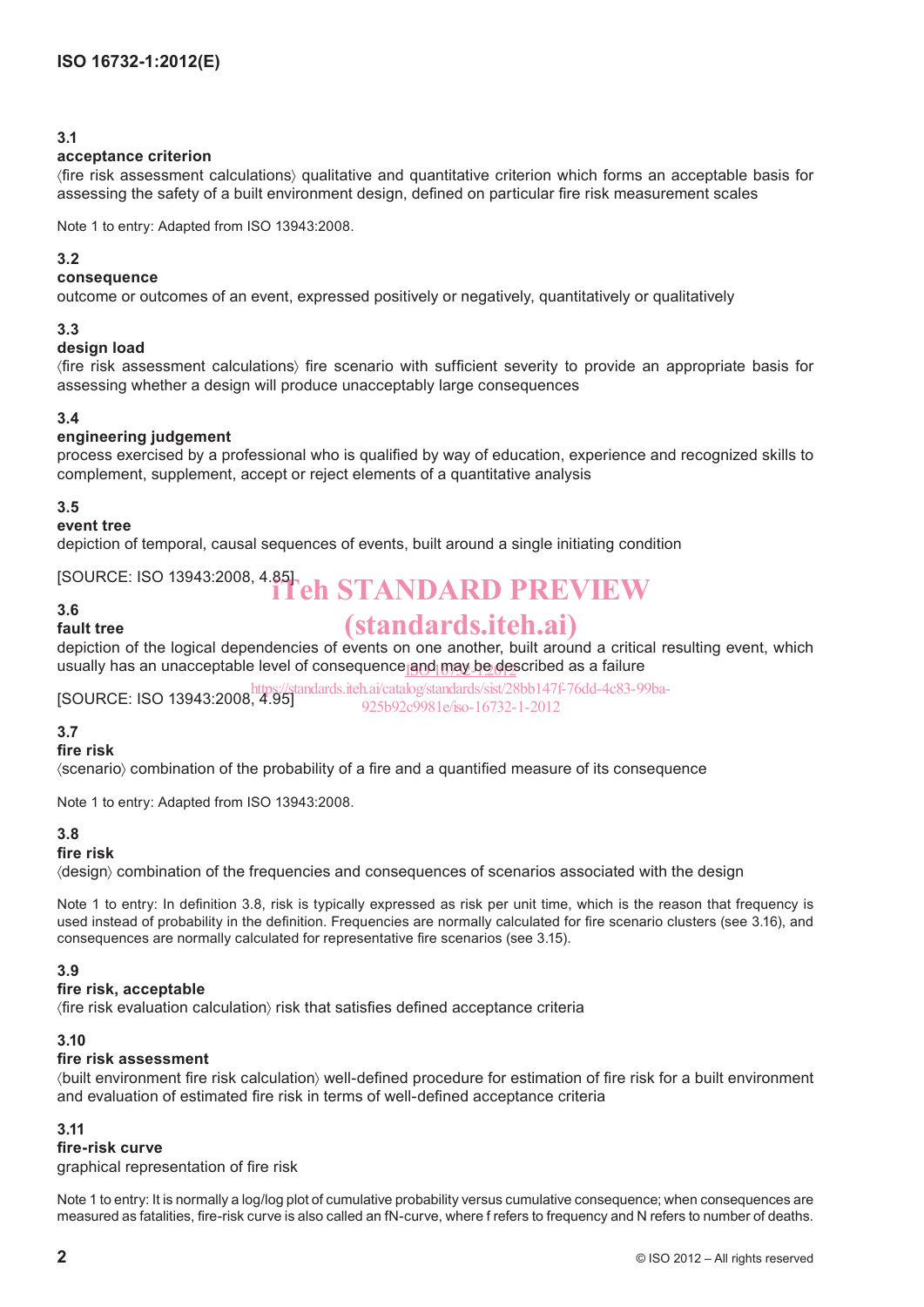[SOURCE: ISO 13943:2008, 4.125]

#### **3.12**

#### **fire risk evaluation**

comparison of estimated risk, based on fire risk analysis, to acceptable risk, based on defined acceptance criteria

#### **3.13**

#### **fire risk matrix**

matrix display in which (1) rows or columns are defined by ranges of fire scenario cluster frequencies, (2) columns or rows are defined by ranges of fire scenario design loads, and (3) cell entries are specified acceptable consequences for the scenario clusters contained in the cell's row and column

Note 1 to entry: A fire risk matrix implicitly assumes that the design itself has no influence on the size or intensity of the fire challenging the building, but rather treats the fire scenario as an externally imposed load.

#### **3.14**

#### **fire scenario**

qualitative description of the course of a fire with time, identifying key events that characterize the fire and differentiate it from other possible fires

Note 1 to entry: Adapted from ISO 13943:2008.

Note 2 to entry: The fire scenario description typically includes the ignition and fire growth processes, the fully developed fire stage, the fire decay stage, and the environment and systems that will impact on the course of the fire. Unlike deterministic fire analysis, where fire scenarios are individually selected and used as design fire scenarios, in fire risk assessment, fire scenarios are used as representative fire scenarios within fire scenario clusters.

#### **3.15**

# iTeh STANDARD PREVIEW

**fire scenario, representative** fire scenario, representative<br>specific fire scenario selected from a fire scenario cluster such that the consequence of the representative fire scenario can be used as a reasonable estimate of the average consequence of scenarios in the fire scenario cluster<br><u>ISO 16732-1:2012</u>

Note 1 to entry: For additionatanformation, isee ISO/TRIa3387st2f999,48f276a) to f)3-99ba-925b92c9981e/iso-16732-1-2012

#### **3.16**

#### **fire scenario cluster**

subset of fire scenarios, usually defined as part of a complete partitioning of the universe of possible fire scenarios

Note 1 to entry: For additional information, see ISO/TR 13387-1:1999, 8.2.1 a) to f).

Note 2 to entry: The subset is usually defined so that the calculation of fire risk as the sum over all fire scenario clusters of fire scenario cluster frequency multiplied by representative fire scenario consequence does not impose an undue calculation burden.

#### **3.17**

#### **limit state**

〈fire risk assessment calculation〉 threshold or limiting value on a consequence scale that marks the line between acceptably large consequence and unacceptably large consequence

#### **3.18**

#### **reliability**

probability that a unit will perform a required function for given conditions and for a given period of time

#### **3.19**

#### **individual risk**

measure of fire risk limited to consequences experienced by an individual and based on the individual's pattern of life

Note 1 to entry: There is nothing in the definition that implies or requires acceptance.

[SOURCE: ISO 13943:2008, 4.195]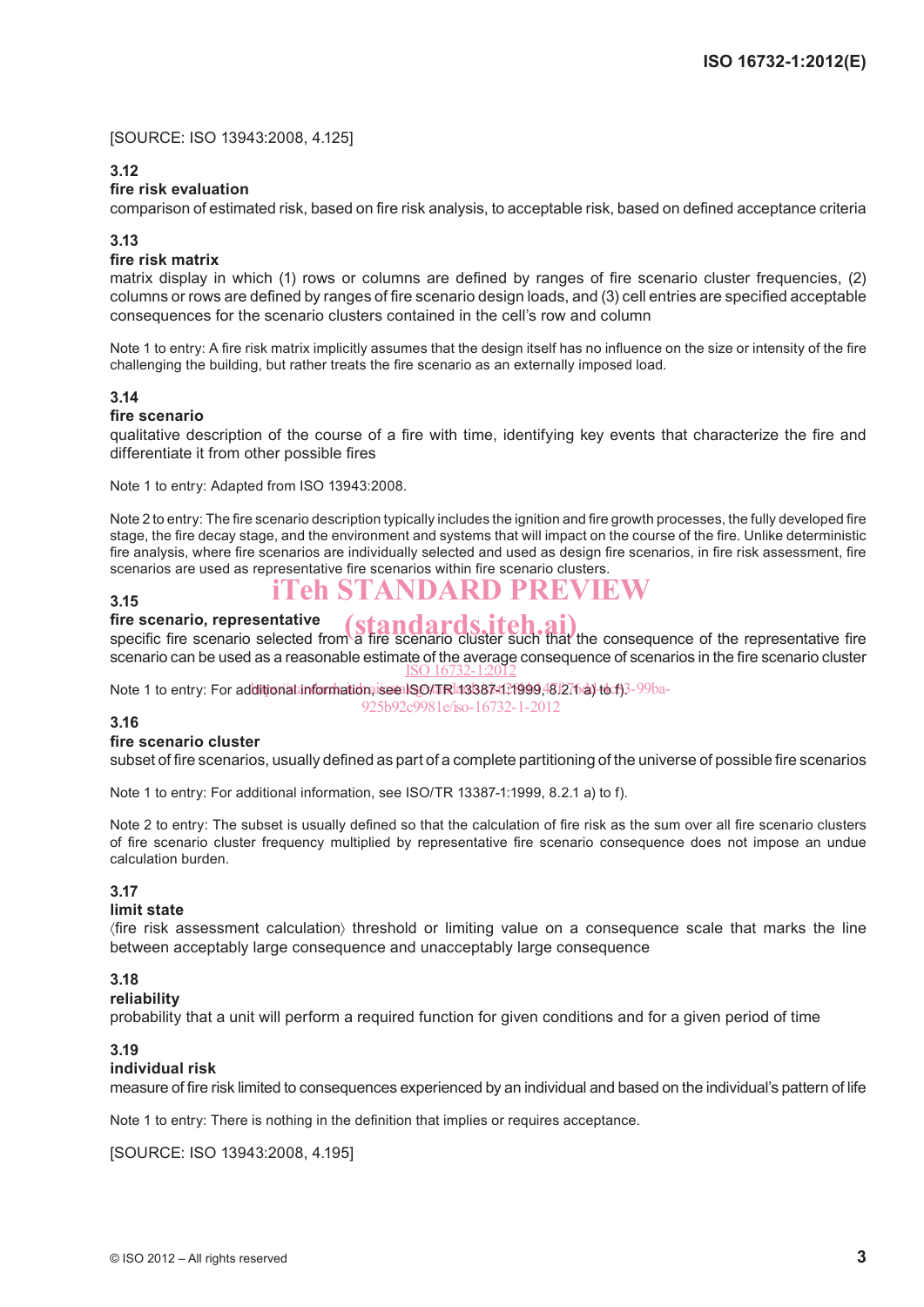#### **3.20**

#### **societal risk**

measure of fire risk combining consequences experienced by every affected individual

Note 1 to entry: There is nothing in the definition that implies or requires acceptance.

[SOURCE: ISO 13943:2008, 4.297]

#### **3.21**

#### **risk acceptance**

decision to accept an estimated level of risk, based on either compliance with acceptance criteria or an explicit decision to modify those criteria

#### **3.22**

#### **risk aversion**

given two choices for which the product of frequency and consequence are identical, preference for the choice with the lower consequence

#### **3.23**

### **risk communication**

exchange or sharing of information about risk between decision-maker and other individuals, groups or organizations who may affect, be affected by, or perceive themselves to be affected by the risk

#### **3.24**

#### **risk management**

processes, procedures, and supporting culture for ongoing achievement of desired risk criteria<br> **Teh STANDARD PREVIEW** 

Note 1 to entry: Risk management is a combination of risk assessment, risk treatment, risk acceptance, and risk communication. (standards.iteh.ai)

#### **3.25**

### ISO 16732-1:2012

**risk treatment** risk modification measure, https://standards.iteh.ai/catalog/standards/sist/28bb147f-76dd-4c83-99ba-<br>risk modification measure, normally used to refer to changes other than changes to design, and the process used to select and implement the measures 925b92c9981e/iso-16732-1-2012

Note 1 to entry: Risk modification measures that are not changes to design include changes to fire safety management procedures.

#### **3.26**

#### **sensitivity**

measure of degree to which a small perturbation of a system will create a large change in system status

#### **3.27**

#### **uncertainty**

quantification of systematic and random error in data, variables, parameters, or mathematical relationships or of failure to include a relevant element

#### **3.28**

#### **propagation of uncertainty**

mathematical analysis of uncertainty of calculated risk as a function of uncertainty in variables, parameters, data, and mathematical relationships used in the calculation

#### **3.29**

#### **variability**

quantification of probability distribution function for variable, parameter, or condition